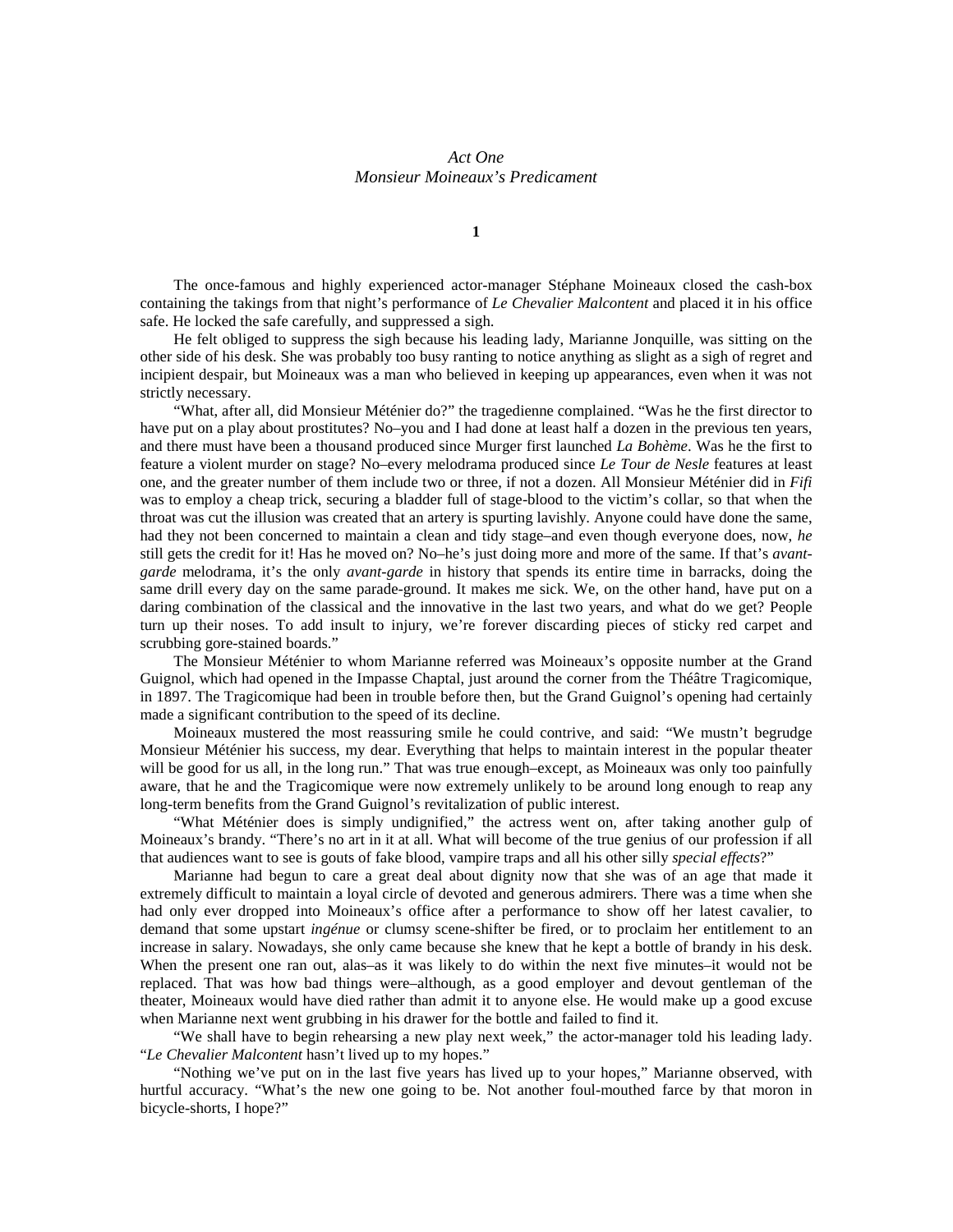"Monsieur Jarry is an excellent playwright," Moineaux told her. "He is a little ahead of his time, perhaps, but I believe that he has a future. No, it won't be anything *avant-garde*. That's too risky. Nor anything classical; that's not risky enough. Something new, bold, exciting–but not too much of a gamble."

"You don't even *have* a new play, do you?" Marianne said, scathingly. "Time was when writers were clawing one another's eyes out to get to the head of the queue to show you their work. Now, they're all knocking on Méténier's door, despite the fact that the Guignol is the worst-designed theater in Paris and Méténier's as good an actor as you'd expect of a public executioner."

These comments were unjust, although it was true that Grand Guignol's premises had formerly been a painter's studio, and that its adaptation into a theater had been an awkward and rather unsatisfactory architectural adventure. It was also true that Monsieur Méténier's chief source of income before his theater's adaptation had been his service as an assistant to the public executioner rather than his parallel career as an actor. The Grand Guignol had, however, simply absorbed these colorful details into the proud record of its own notoriety.

The Tragicomique had had a long-standing reputation for melodrama before the Grand Guignol opened, but, once Méténier's reputation had taken off, the sort of plays with which the Tragicomique was associated in the public mind had been reclassified by the critics as "old-fashioned melodrama." Those that the Guignol put on, by contrast–which were as overloaded with grotesquerie and baroque comedy as they were with extravagant violence–had become "new melodrama" or "*avant-garde* melodrama."

Instead of the newer theater starting at a disadvantage, with a great deal of ground to make up on its august neighbor, Monsieur Méténier's establishment had somehow contrived to slip in front of the Tragicomique in the race for survival without ever having to overtake it. As soon as Méténier's production of Guy de Maupassant's *Mademoiselle Fifi* had scandalized its audience, the Grand Guignol had acquired the image of a sensational and up-to-the-minute venture, while the Tragicomique had been cast by contrasting implication as the coffin of the obsolete and outworn.

"It's no good blaming our plight on Méténier," Moineaux said. "Our fate is in our own hands, and it's up to us to get back on top. All we need is a single success. The Grand Guignol has been going for nearly two years now, and the newspapers are hungry for a new sensation. All we have to do is provide it. All we need is the right play."

"Which you don't appear to have," Marianne reminded him. She was forced to hold out her glass for a refill, because Moineaux had prudently taken possession of the almost-empty bottle. He hesitated for a moment, but could not bear to let her see that his desperation had reached the point at which he could no longer afford to provide his leading lady with a swig of brandy.

Moineaux knew by now that he had misjudged his response to the competition offered by the Grand Guignol as badly as he had misjudged the danger it posed. At first, he had attempted to rebrand what the critics dismissed as "old-fashioned melodrama" as "classic melodrama," reviving old favorites by Alexandre Dumas, Frédéric Soulié and Paul Féval. Then he had ventured into the reproduction of authentic theatrical classics, mingling them–cleverly, he had thought–with authentically *avant-gardist* works by the young Alfred Jarry and the even younger Guillaume Apollinaire. By the end of 1898, however, he had been deep trouble. He had told himself–and assured his employees–that things would undoubtedly pick up in the spring, but it was now May. He was on the verge of bankruptcy, teetering on the brink of an abyss from which no return would be possible.

He maintained his smile, however, as he looked at Marianne Jonquille across the desk, and hoped that his pretence of fondness was convincing, given the relative dimness of the muted gaslight and the quantity of brandy she had already consumed.

Twelve years had passed since Moineaux and Marianne had last shared a moment of passion, but the actor-manager continued to play the part of a devoted admirer. He maintained the habit of concealing cruel reviews from his fading star, although she had almost certainly read the one published in *La Presse* after the opening night of *Le Chevalier Malcontent*, which had asserted, with monumental unfairness, that Sarah Bernhardt's wooden leg had now acquired a greater skill for acting than La Jonquille had ever harbored in her heart, hands and brain combined. Marianne, for her part, did her level best to maintain the pretence, at least in the presence of the company, that hers was an unsullied reputation, and that the magnetism she had once exerted as a beautiful *ingénue* had ripened with time into true thespian artistry.

"I shall find us a play," Moineaux told her. "A good play... a great play... a *successful* play."

"How?" Marianne asked, bluntly. "I know you're in trouble, Stéphane, and so does everyone else. Even your oldest friends are giving preferential treatment to your rivals. No one sends promising young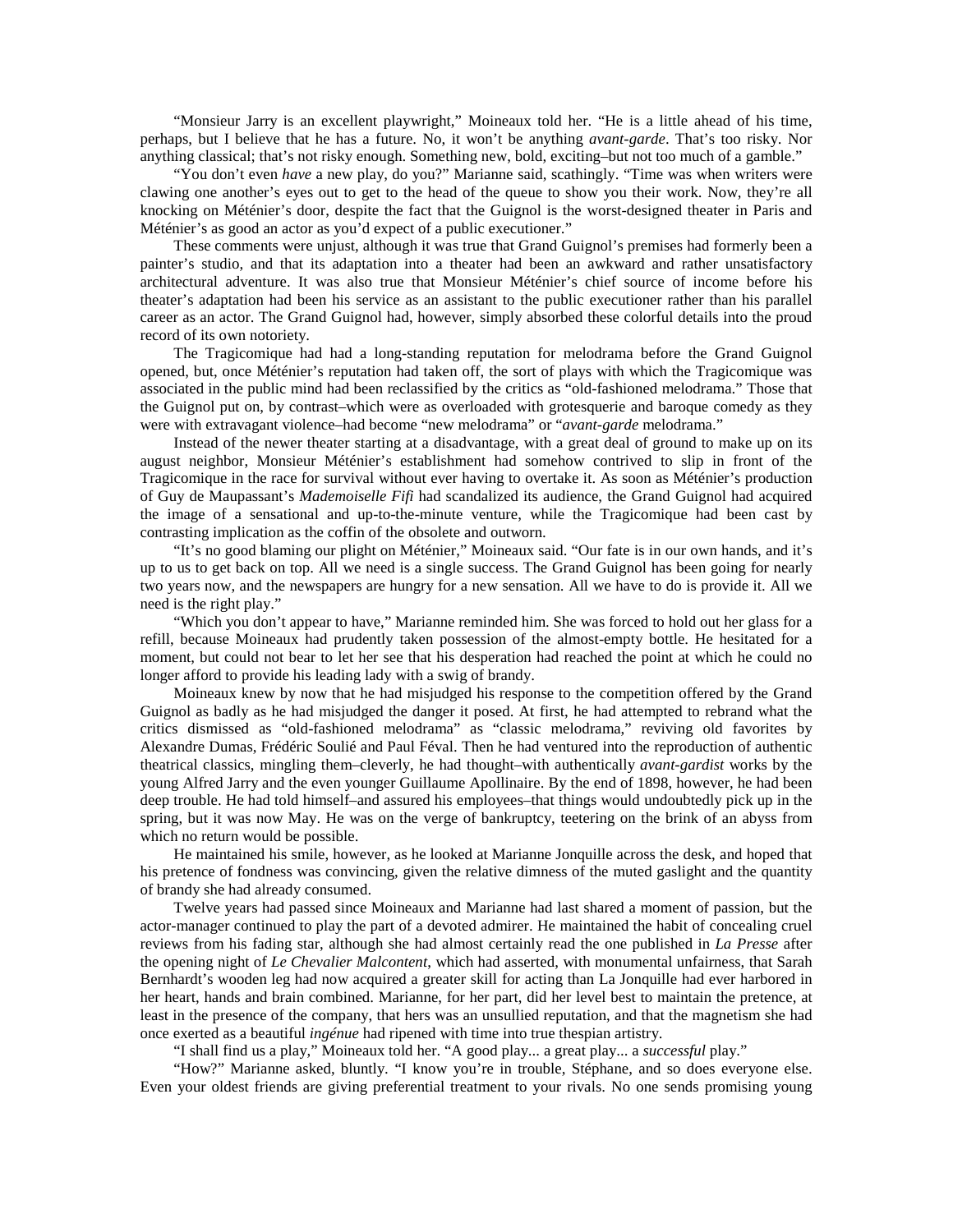playwrights to you any more, until they've sent them to everyone else first–not even that scoundrel Lavinière."

Lavinière was the director of an agency whose typists produced multiple copies of scripts for the use of actors. He knew everyone, and heard all the gossip. He and Moineaux were old friends.

"I haven't seen him in a while, that's all," the actor-manager said, defensively. "If I drop in on him and butter him up a bit, he'll point me in the right direction. Not that I need to stoop to that, you understand. I've always had good contacts. I've always been able to pick something up when the need became urgent. People used to call it luck, but it's really a matter of knowing the business."

"Whatever it was," Marianne said, "you've run very short of it of late. If you're not careful, Méténier will be poaching your company as well as your audience."

"Have you heard something?" Moineaux asked, anxiously. "He hasn't been talking to Lillette, has he? Or Paul?" He guessed from the way that Marianne looked away, though, that she had merely been expressing the faint and probably futile hope that Monsieur Méténier might come knocking at *her* door.

"Nothing specific," the actress admitted. "Not that they'd be any great loss–*ingénues* and *jeune premiers* are five francs a dozen. You and I are the heart and soul of the company. All the rest are replaceable."

Moineaux made no comment on that, although the truth was that no one any longer came to the Tragicomique to see the once-great Stéphane Moineaux, let alone the ever-mediocre Marianne Jonquille. Young women did come to see the raven-haired Paul Damas, however, and men of all ages came to see the porcelain-complexioned Lillette Fevret. They were the most valuable assets the company had. If either or both of them were to depart, the Tragicomique's slide into ruin would surely become unstoppable.

Marianne's face had twisted into a scowl at the thought of Lillette. She still considered herself fully entitled to be queen of the green room, and was nakedly envious of the way that the gentlemen who gathered there before performances flocked around the younger actress. The gentlemen competed for Lillette's smile more ardently than they had ever competed for Marianne's, and Lillette's current protector, the aging but highly-esteemed Comte de Farineux, gloried in his monopoly.

Moineaux had to admit, as he looked at the senior member of his aging company, that Marianne was more crone than queen nowadays. The only reason no one ever called her a witch was that she was as patently incapable of laying a curse as she was of casting any other kind of spell. Lillette, on the other hand, was a princess enjoying the heyday of her abundant charms. Although the days were supposedly long past when gentlemen fought duels over the favors of actresses, Moineaux thought that it was perhaps as well that Xavier de Farineux had enjoyed a fearsome reputation as a swordsman when he was in his military prime. Although he had put away his sword a full 20 years ago, no sane man would ever dare to contemplate calling him out.

While he formed that thought, the actor-manager's eye was inevitably drawn to the poster that had pride of place on his office wall. It showed him in the role of Lagardère in *Le Bossu*, in a production of 1876. He was not, of course, wearing the hunchback disguise that gave its title to the play, but standing up perfectly straight, brandishing his sword like a true *matamore*. He was wearing an expression of supreme pride and confidence that would have daunted the most dastardly villain ever devised by a steel-nibbed pen.

"It'll be a shame if you can't revive the Tragicomique, Stéphane," the actress said, draining her glass again. She placed the empty glass on the desk, obviously conscious of the fact that there was no longer any prospect of a further refill. "You'll go down with it, I suppose, I'm a free agent, though–and there are a hundred theaters in Paris." She was making an evident effort to sound confident, but she was not actress enough to convince herself that she really could find a position in another company.

*There are a hundred ladies'* licheries *too*, Moineaux thought, in an unlooked-for fit of sudden spite, *where raddled hagwives and disappointed amazons can weep for their lost opportunities and wasted youth*. "Yes, my darling," he said aloud, forcing himself to be sincere in his mildness. "You could get work in any one of them, I know; it's only nostalgic sentiment that keeps you here. The Tragicomique isn't about to slide into the pit of oblivion, though. The mood of *fin-de-siècle* Paris is one of anticipated renewal, and I must take advantage of that. Everyone expects the old order to crumble away with the last 18 months of the old century, to be replaced by something more youthful, more zestful and more sensational. We must find a way to ride that wave of optimism. I must find us a play that strikes a perfect medium between the traditional and the surreal, the futuristic and the decadent, the classic and the innovative."

"That won't be easy," Marianne observed, unnecessarily.

"But it's not impossible." Moineaux declared, determined to prove that he, at least, was still actor enough to put on a good show of resolution. "There are dozens of up-and-coming writers enthusiastic to